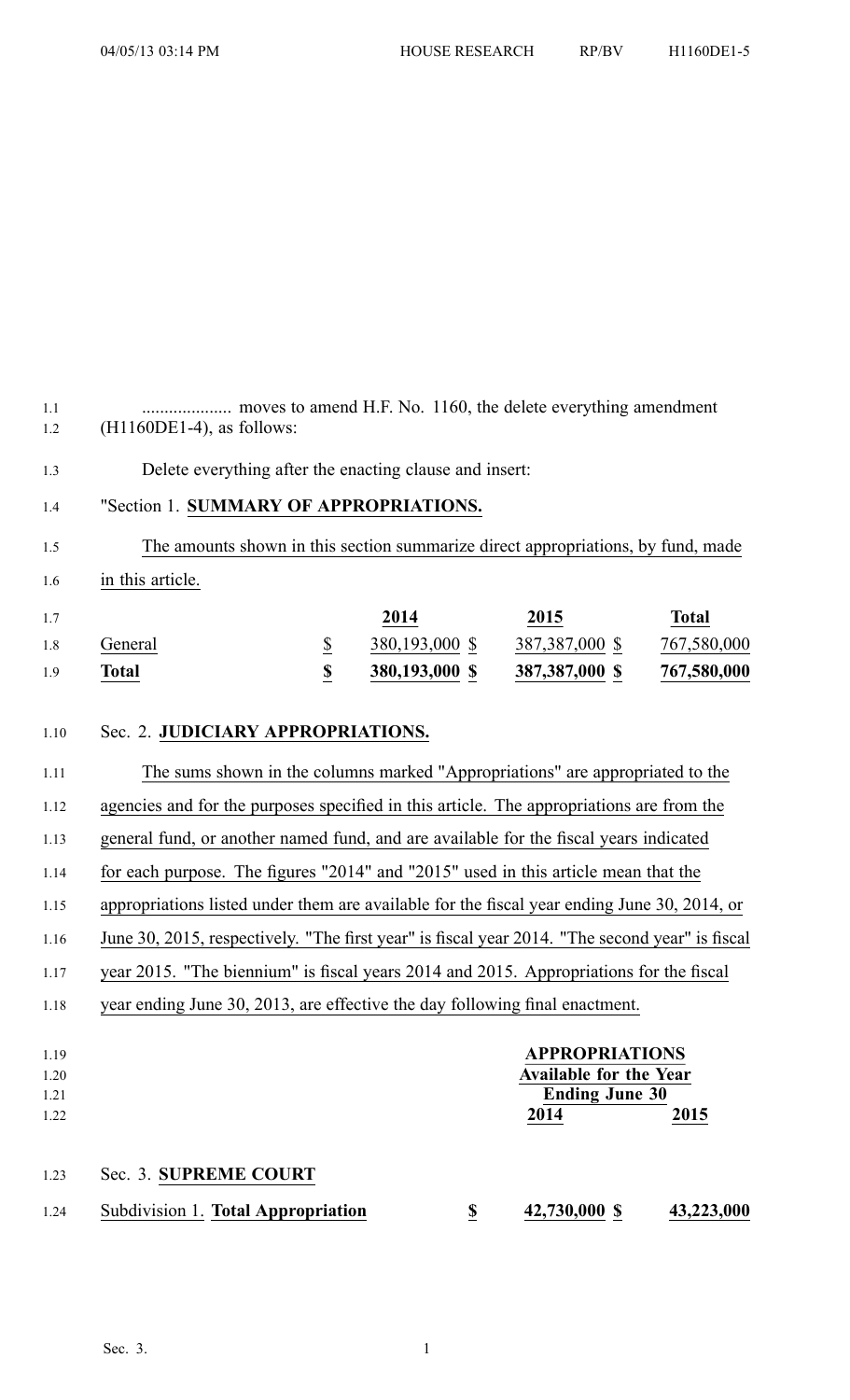| 2.1  | The amounts that may be spent for each              |                              |                |             |
|------|-----------------------------------------------------|------------------------------|----------------|-------------|
| 2.2  | purpose are specified in the following              |                              |                |             |
| 2.3  | subdivisions.                                       |                              |                |             |
| 2.4  | <b>Subd. 2. Supreme Court Operations</b>            |                              | 31,214,000     | 31,707,000  |
| 2.5  | <b>Contingent Account.</b> \$5,000 each year is for |                              |                |             |
| 2.6  | a contingent account for expenses necessary         |                              |                |             |
| 2.7  | for the normal operation of the court for           |                              |                |             |
| 2.8  | which no other reimbursement is provided.           |                              |                |             |
| 2.9  | Subd. 3. Civil Legal Services                       |                              | 11,516,000     | 11,516,000  |
| 2.10 | (a) Legal Services to Low-Income Clients in         |                              |                |             |
| 2.11 | Family Law Matters. Of this appropriation,          |                              |                |             |
| 2.12 | \$877,000 each year is to improve the access        |                              |                |             |
| 2.13 | of low-income clients to legal representation       |                              |                |             |
| 2.14 | in family law matters. This appropriation           |                              |                |             |
| 2.15 | must be distributed under section 480.242,          |                              |                |             |
| 2.16 | to the qualified legal services programs            |                              |                |             |
| 2.17 | described in section 480.242, subdivision 2         |                              |                |             |
| 2.18 | paragraph (a). Any unencumbered balance             |                              |                |             |
| 2.19 | remaining in the first year does not cancel         |                              |                |             |
| 2.20 | and is available in the second year.                |                              |                |             |
| 2.21 | (b) Use of Funds. This appropriation is to          |                              |                |             |
| 2.22 | be used to provide civil legal services to          |                              |                |             |
| 2.23 | low-income Minnesota clients.                       |                              |                |             |
| 2.24 | Sec. 4. COURT OF APPEALS                            | $\underline{\underline{\$}}$ | 10,395,000 \$  | 10,622,000  |
| 2.25 | Sec. 5. TRIAL COURTS                                | $\overline{\mathbf{S}}$      | 242,739,000 \$ | 248,136,000 |
| 2.26 | Of this appropriation, \$986,000 each year is       |                              |                |             |
| 2.27 | to develop, expand, and maintain specialty          |                              |                |             |
| 2.28 | courts.                                             |                              |                |             |
| 2.29 | Sec. 6. GUARDIAN AD LITEM BOARD                     | $\underline{\underline{\$}}$ | 12,067,000 \$  | 12,067,000  |
| 2.30 | Sec. 7. TAX COURT                                   | $\underline{\underline{\$}}$ | 986,000 \$     | 986,000     |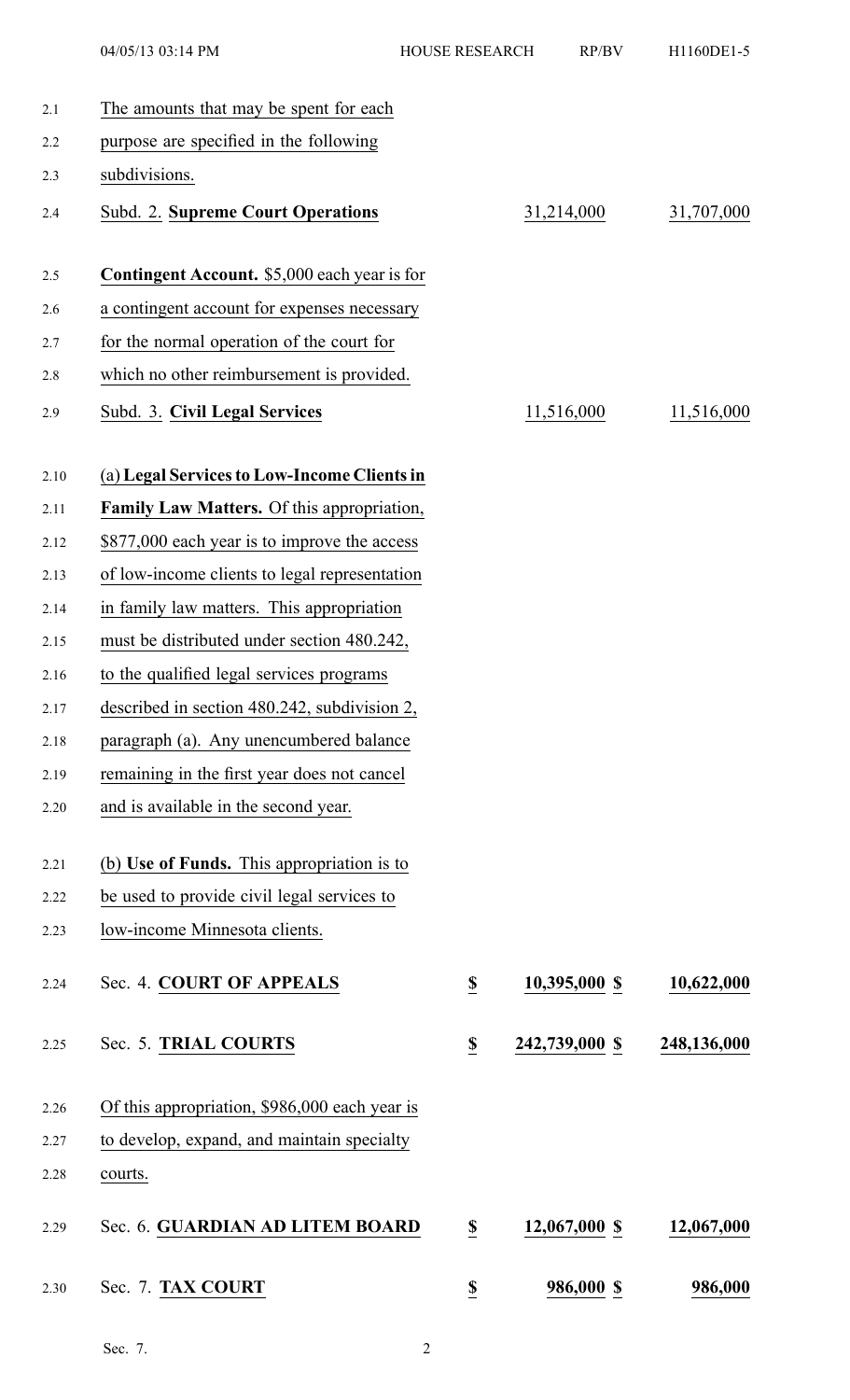| 3.1  | Sec. 8. UNIFORM LAWS COMMISSION                   | $\underline{\$}$             | 147,000 \$    | 84,000     |
|------|---------------------------------------------------|------------------------------|---------------|------------|
| 3.2  | \$63,000 in fiscal year 2014 is to pay back       |                              |               |            |
| 3.3  | dues owed to the National Conference of           |                              |               |            |
| 3.4  | Commissioners on Uniform State Laws. This         |                              |               |            |
| 3.5  | is a onetime appropriation.                       |                              |               |            |
| 3.6  | Sec. 9. BOARD ON JUDICIAL STANDARDS \$            |                              | 756,000 \$    | 456,000    |
| 3.7  | (a) $$300,000$ the first year is for deficiencies |                              |               |            |
| 3.8  | occurring in fiscal year 2013. This               |                              |               |            |
| 3.9  | appropriation is available for expenditure the    |                              |               |            |
| 3.10 | day following final enactment.                    |                              |               |            |
| 3.11 | (b) $$125,000$ each year is for special           |                              |               |            |
| 3.12 | investigative and hearing costs for major         |                              |               |            |
| 3.13 | disciplinary actions undertaken by the            |                              |               |            |
| 3.14 | board. This appropriation does not cancel.        |                              |               |            |
| 3.15 | Any encumbered and unspent balances               |                              |               |            |
| 3.16 | remain available for these expenditures in        |                              |               |            |
| 3.17 | subsequent fiscal years.                          |                              |               |            |
| 3.18 | Sec. 10. BOARD OF PUBLIC DEFENSE                  | $\underline{\underline{\$}}$ | 69,487,000 \$ | 71,227,000 |
| 3.19 | From this appropriation, the board shall pay      |                              |               |            |
| 3.20 | all outstanding billings as of June 30, 2013,     |                              |               |            |
| 3.21 | for transcripts required to be provided by        |                              |               |            |
| 3.22 | court reporters under section 243.49.             |                              |               |            |
| 3.23 | Sec. 11. SENTENCING GUIDELINES                    | $\overline{\mathbf{z}}$      | 886,000 \$    | 586,000    |
| 3.24 | \$300,000 in fiscal year 2014 is appropriated     |                              |               |            |
| 3.25 | to the Minnesota Sentencing Guidelines            |                              |               |            |
| 3.26 | Commission for transfer to the Office of          |                              |               |            |
| 3.27 | Enterprise Technology for an electronic           |                              |               |            |
| 3.28 | sentencing worksheet system. This is a            |                              |               |            |
| 3.29 | onetime appropriation and is available            |                              |               |            |
| 3.30 | until expended. Any ongoing information           |                              |               |            |
| 3.31 | technology support or costs for this              |                              |               |            |
| 3.32 | application shall be incorporated into the        |                              |               |            |
|      |                                                   |                              |               |            |